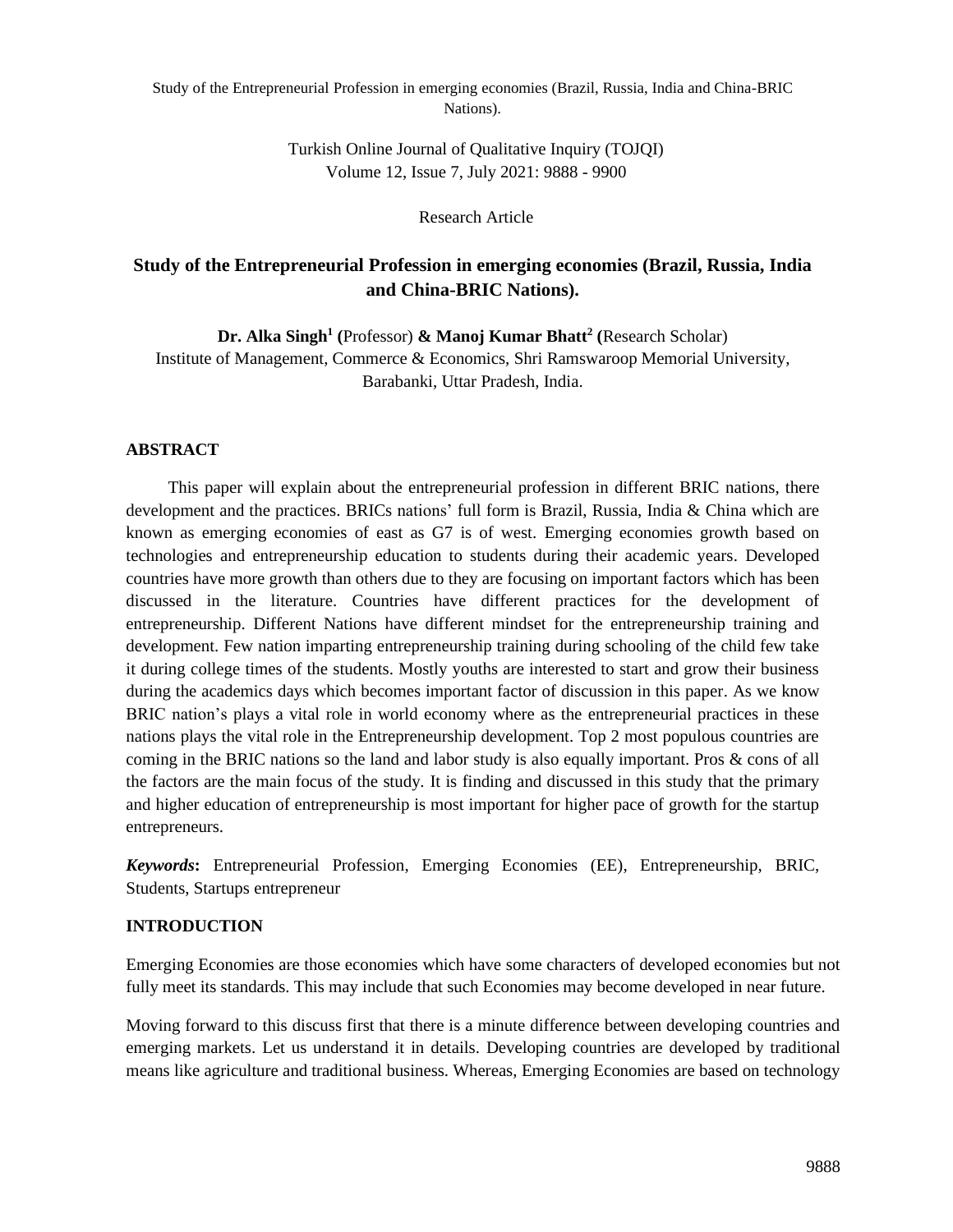and latest means of business transformation. Also, Emerging Economies (EE) has more growth than developed countries.

Let us discuss about the entrepreneurial profession, Entrepreneurship is an economic activity or responsibility and also known as contributor to production and profitability of any organisation which deals with generation of profit by business activities, through using **land** or other natural resources, **labor**, and **capital**. Entrepreneurs contribute in goods or services to the society and contribute maximum to the society as social entrepreneur. They create a plan for business, they are also responsible to hire labor and to acquire resources and finance the business also, and also responsible to provide leadership and business management for the enterprise, obviously they work like an engine for business vehicle. Entrepreneurs commonly confront various impediments when building their venture, few main critical are given below like:

- 1. Problem created by bureaucracy
- 2. Shortage of skilled labor force to hire talent.
- 3. Shortage of obtaining funds to run business.

We cannot define entrepreneur with a common general definition. Even the Economists have different definition views of entrepreneurship and entrepreneur.

Following three thinkers views regarding entrepreneur & entrepreneurship: Joseph Schumpeter, Frank Knight, and Israel Kirzner gave their views about the entrepreneur and entrepreneurship. According to Schumpeter Entrepreneurs are not just companies formation person but also were responsible for innovation and new things formation for profit. Knight defines entrepreneurs as the bearers of the failure and they take as risk premiums as in finance which provides the fruitful results in the way of profitability of organization/enterprise. Kirzner views about entrepreneurship are that entrepreneur are innovative and discover new things.

Here we discussed about the working and responsibility of entrepreneur and also the differential views of different experts for entrepreneurs. Entrepreneurship profession education is also equally important for the development of entrepreneurial profession in emerging economies to multiply entrepreneurship to the next level.

## **BACKGROUND**

Labor, Raw Material, Markets availability and the attitude of the society is most important factors in the development of entrepreneurship profession in emerging economies like BRIC nations.

If we talk about barriers in the entrepreneurship profession in emerging markets like BRIC nations are high skilled labor cost, taxes, and high competition and so on. These barriers must be reduced and removed. Training is also equally important in the way of development of enterprises.

If we talk about the BRIC different nations must have their different strategies and practices for the development of entrepreneurship profession. Where the education effects the entrepreneurship profession. One more facts of the BRIC nations is that except Russia the other three nations have the more educated unemployment problem increased from 2013 to till date. Only Russia has reduced in percentage of unemployment in basic and advance education but contrary the percentage of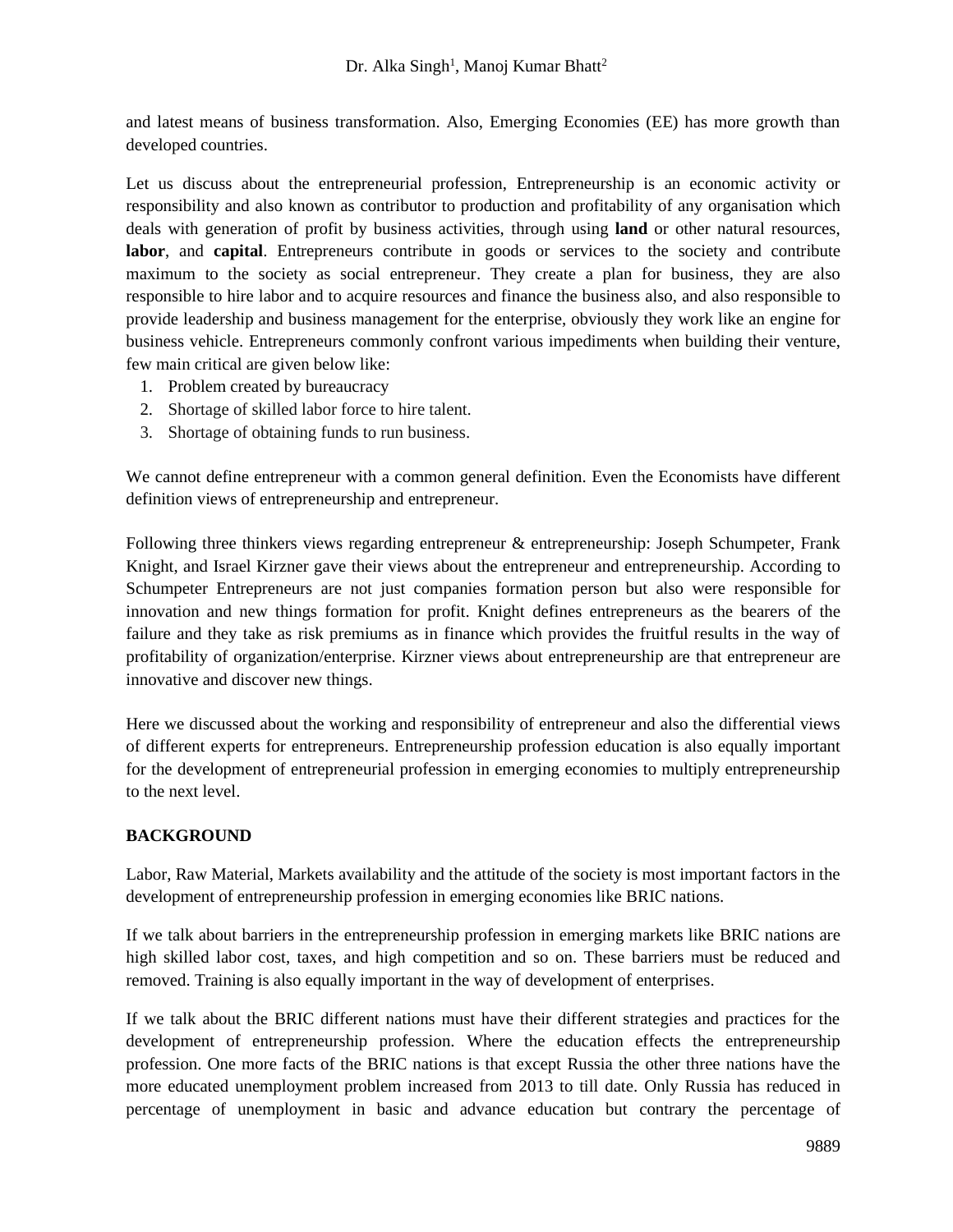entrepreneurial profession is reduced. These might be the other factors which will be discussed in this paper later.

## **Brazil**

If we take an example of Brazilian entrepreneurship profession flourish due to an important factor i.e, earning potential of entrepreneur is more in compared to salaried one. In Brazilian entrepreneurs are earning approximately 20% more than salaried ones. Schumpeter ( in 1997), defines that Economic development is directly proportional to entrepreneurship, which starts with new idea and innovation, it contributes for the new resources with existing resources. As we know that the present era is of entrepreneur and enterprise, there is a strong labor management relation with strong base of career building and job creating and wishing wealth to the society such entrepreneurs are so called social entrepreneurs.

Entrepreneurship is the fundamental government policy in Brazil because there are thousands of companies created every year in Brazil and failure - success ratio works accordingly. For increasing and proliferate entrepreneurship education there are not very much studies available for the requirement of entrepreneurship education requirement for the students of the nation like Brazil. Teachers or specialists are responsible for entrepreneurship education for students in Brazil. There is also the study about the area of knowledge of Business Administration which creates entrepreneurs. Academics plays an important role in uplifting entrepreneurship development and contribution of entrepreneurs in society in Brazil. Brazilian students positively respond to their intention to become entrepreneur without any contradiction. They focus on social entrepreneurship  $\&$  individual entrepreneurship orientation programs during their academics. Interest in entrepreneurship education has also grown in students from school and colleges in Brazil. In Brazil there are centers for entrepreneurship development and business catalysts in entrepreneurship education to proliferate the entrepreneurship profession development and increase contribution in the main stream of economy. Business plan compilation and other events that stimulate entrepreneurship are also increasing via imparting entrepreneurial education since beginning.

Brazilian economy is dominated by big businesses Brazil has moved forward as a leader in the field of entrepreneurship. Brazilian economy dominates because of following 3 perspectives:-

- 1- Foreign investment
- 2- Consumer appetite.
- 3- Oil based prospects.

In Brazil Government and entrepreneurs work together where businesses being nurtured by a government that consider as a main responsible role of job creation and growth for the economy as a whole.

The startup procedure to register a business in Brazil is constant form 2013 to till date. Cost of business startup in Brazil is average than other BRIC nations i.e. 4.7 in numbers in 2018. *(source world bank)*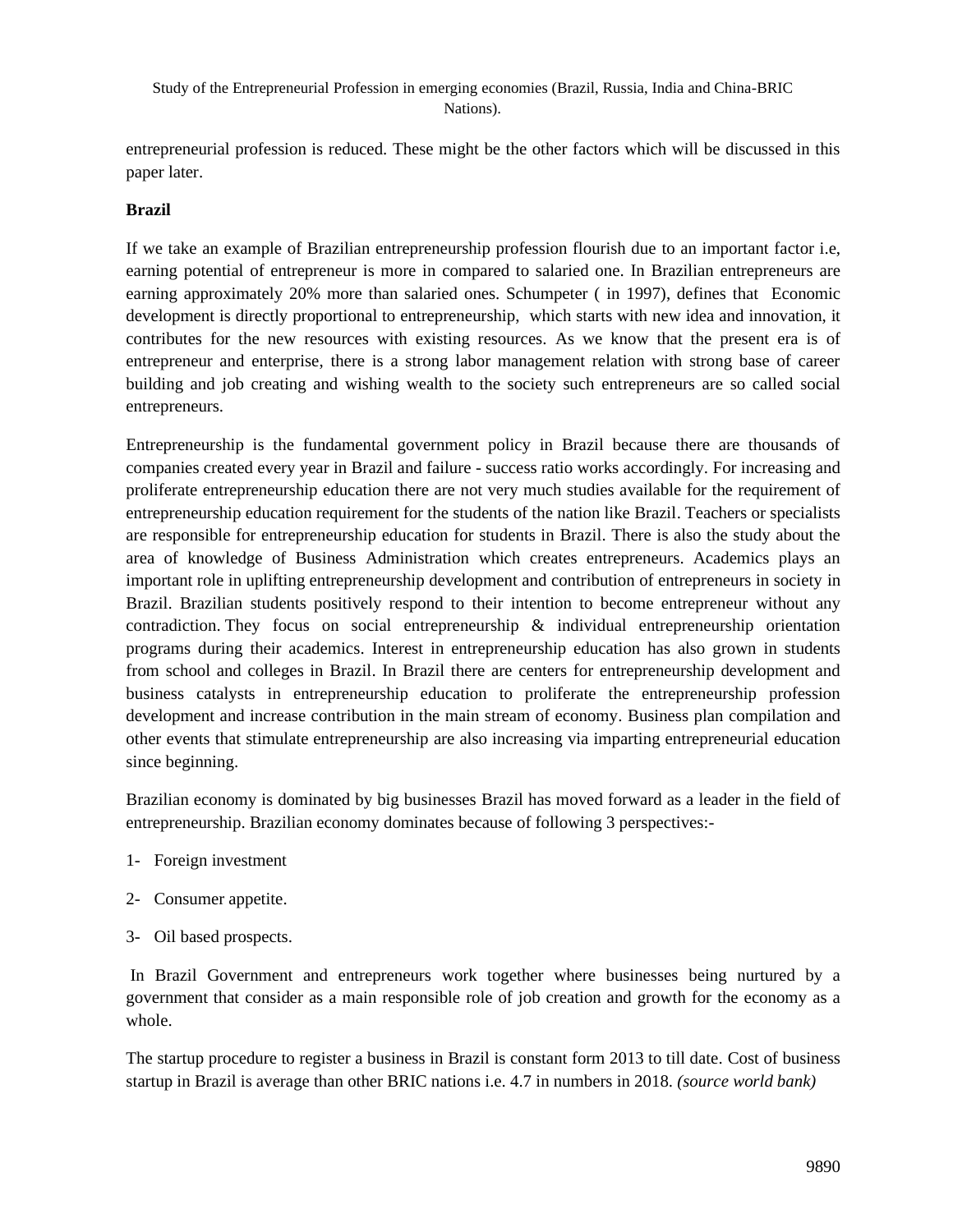#### **Russia**

Russian entrepreneurship is different in terms of regional basis here is the gender based entrepreneurship where females are dominating in other words female are taking places of males and adopting there characteristics and building a robust business models in Russia. Females are more successful than males in Russia in terms of business enterprises. Here we see the gender differences where females are stronger than males in all walks of life including entrepreneurship.

In Russian Federation Females works equally as men or rather can say more than male in the current scenario. In Russian Governance there is huge corruption happens due to which there is a dangerous business environment in Russia for all business enterprises. Here business enterprises works in network which is the informal groups to survive and do the peaceful business operations which work for entrepreneurial development or support in Russian Federation, these network groups helps them to overcome form many business challenges as well as proliferate and grow the business in such corrupt environment. This is important for making a good business environment to proliferate business men in Russia. There is the hegemony of the government over the businesses. Which is a serious problem for the business liberalization and development work, but on the other hand these steps by the government is also important to understand and reduce NPA. Such practices might be the requirement of Russian Federation.

Russian Federation is lagging behind in the field of entrepreneurship because of the government official's nature of high corruption and red tapism these things are brutally effecting entrepreneurship performance in Russia. In comparison of other republic countries Russia is far behind now. Russia's is lagging behind than other countries in terms of entrepreneurship abilities and entrepreneur's attitudes towards business enterprise. Hence, there is the vast scope of improvement in the field of entrepreneurship for business enterprise development in Russian Federation not only in one parameters there are numerous factors to improve. There are many steps and areas the government should take to improve and develop the entrepreneurial profession in Russia.

Many studies are available for the analysis of economic conditions of Russian Federation and also about the development of institutions and business enterprises, and entrepreneurship. The Global Entrepreneurship Index (GEI) defines about the new business options/opportunities and the individuals capacity, attitudes towards work and motivation for entrepreneurship. Individual capabilities, motivations, and attitudes towards entrepreneurship. In Russia there are many other impediment available not only internal but external factors are also affect the entrepreneurship profession government policies and practices are equally effect.

The Russian Federation is always promoting socialized entrepreneurship, but the Russian economy is different from European one. For, new entrepreneurs it is very difficult for availability of the investment opportunities because it is not so much available there.

The startup procedure to register a business is reduced by 2 form 2013 to 2018 which is 6 to 4 respectively. Cost of business startup is very less in Russia. *(source world bank)*

**India**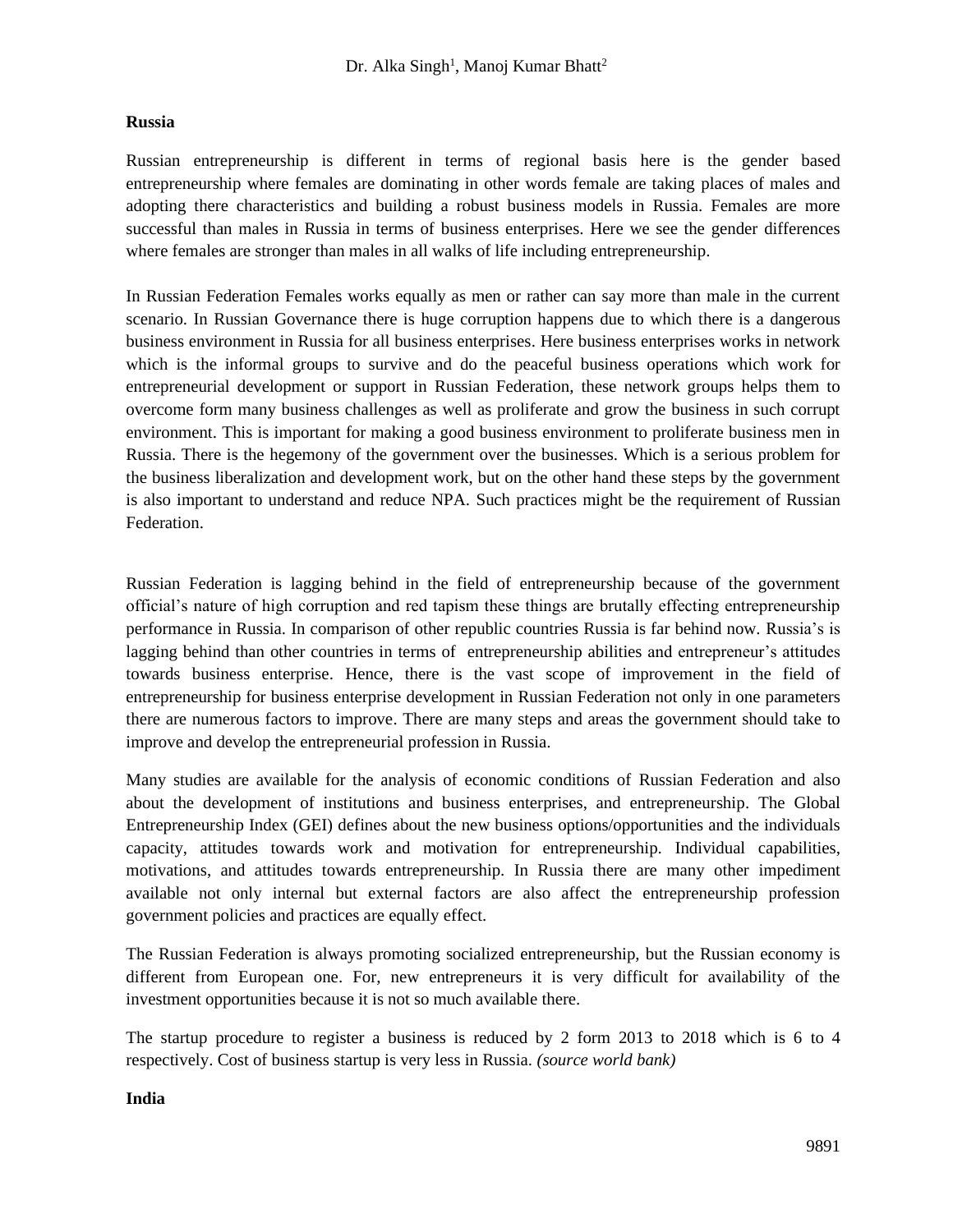Here is the study conducted by International School of Entrepreneurship Education and Development (ISEED) which defines that 90 percent of students believes that there are the biggest opportunities available for entrepreneurship in the country whereas 87 percent of students wants to start business enterprises in any point of time in life. Approximately 22 percent students want to start their business career immediately after completing their studies. And 32 percent with to initiate in coming 5 years from the year the survey conducted and 12 percent students already started their business during their schooling or college days.

Creating the new things and developing the innovative business venture is the work of entrepreneur and the process is known as Entrepreneurship. Any business started with an idea in India students are innovative and creates new innovative ideas for the business ventures. As we all know that finance is the blood of business it is very necessary to access business finances to operate businesses. Brain in the business is working like an engine of the vehicle of business so knowledge, skills and trainings are equally important to start startups in India.

Education, social work development, beverages and food & service industry or sector influence the students of India to attract towards entrepreneurship and the innovative business ideas.

Marwaris , Sindhis in our country have moved to almost every corner of India to carry on business activities. Such a spirit helps to reduce regional imbalances in economic growth in India and increase the Entrepreneurial Profession.

Entrepreneurial mobility is having three stages in India. **First stage** is the initial place of working form where the business originated and the growth occurs after that they relatively mobile in the field of business in the relative area. After become highly resourceful and enter into the **second stage** greater degree of mobility happens for entrepreneurs. This shows that in any country only a few entrepreneurs will be mobile in vast area and in **third stage** the range of business development and mobility is far more.

# **According to Dr. Sharma from India the entrepreneurial performance is based out in function of the following factors:**

(i) Socio-cultural Background of the Entrepreneur (SB) – This implies the environment in which the entrepreneur was born and brought up. It conditions the values and attitudes of the entrepreneur.

(ii) Motivational Force (MF) – It implies the motives which prompt a person to undertake entrepreneurship, e.g., wealth, status, self-employment, etc.

(iii) Knowledge and Ability of the Entrepreneur (KA) – It refers to the education, training and experience of the entrepreneur.

(iv) Financial Strength (FS) – It means the funds which an entrepreneur can mobilize from internal and external sources.

(v) Environmental Variables (EV) – These consist of Government policies market conditions, availability of technology and labour situation. Symbolically,

# **EP = f (SB, MF, KA, FS and EV)**

Where EP means entrepreneurial performance. It is only to judge the performance of entrepreneurs in India.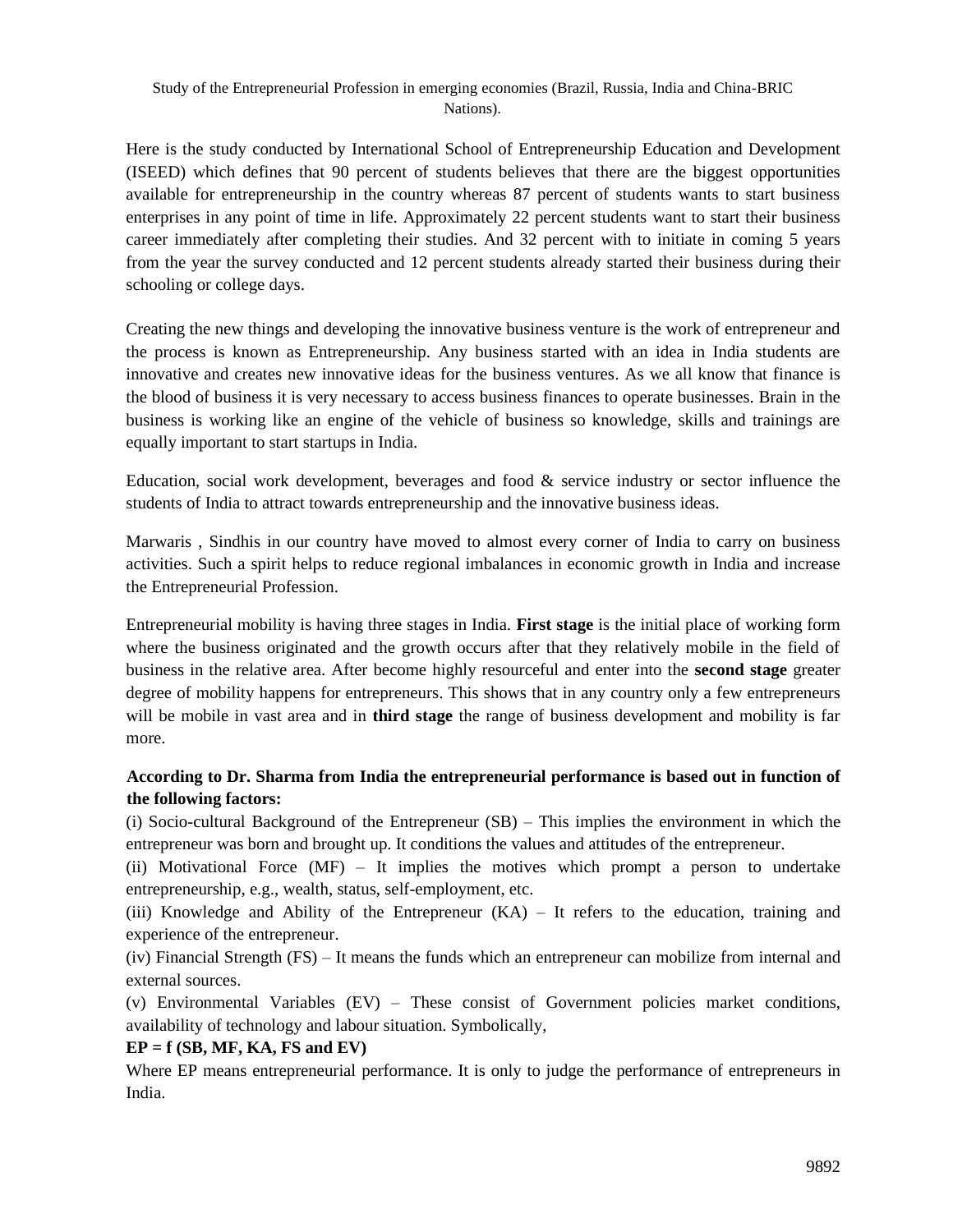In India the positive environment has been built now to become entrepreneur. Initially it was not the lucrative field but now the youths of India is working to become entrepreneur. The entire earning ecosystem is shifting towards the field of entrepreneurship. Still there is the huge scope to spread such sprit to the students of the country. Now , we can say that India is moving in the right direction into the field of Entrepreneurship.

The study is conducted to resolve the issues in the field of business enterprise and assist the entrepreneurs to increase profit and get success in the field of entrepreneurship.

In India the startup procedure reduced form 14 to 10 from 2013 to 2018 respectively. Cost of business startup is high in India as compared to other BRIC nations. *(source world bank)*

## **China**

**In China,** There is a significant growth in the field of **Entrepreneurship** where economic growth and job creation has taken place. This has happened in past 35 years, the **entrepreneurial** profession and rather can say **entrepreneurial** profession rapidly has grown now approximately 6 million business registered.

In China, approximately more than 50% of entrepreneurs are Youngsters. This result has been drown form the findings of Global Entrepreneurship Monitor (GEM) 2012 report, old category businesses are very less in numbers in China. Education and academics are also played an important role for entrepreneurs in China. In China schools and colleges plays a vital role in the development of the entrepreneurial mindset and a very little credit goes to the master's degree program. Mostly the entrepreneurs in China have their prior work experience of the field of business and corporate. One more important finding is the role of reverse brain drain in the field of entrepreneurial profession in China, they have the strong connection with the their local human community due to which they return to china and work accordingly for their native place. In china there are strong educated persons who start the technological ventures in China they also have a strong characteristics of business behavior for the proliferation of entrepreneurship profession in China these are like risk taking, tolerance and aptitude of problem solving and also resolute towards the targets seems to be common among entrepreneurs.

To understanding the entrepreneurship in China, it is very important the study of the various researches done by the researchers in China in the field of entrepreneurship. The study also informs that the changing market scenario in china is at the starting stage of development this is on the basis of the research study. For more deep understanding more deep research is required in this field. To understanding the essentials for entrepreneurship in China it is important to understand the cultural and social development also it is the means of transecting the social business experience to other developing countries. Research and Development is important requirement in the field of entrepreneurship in the country like China that how to remove the problems and improve the profits of entrepreneurs to flourish and also follow the same process of research is very important to understand it. During last 20 years, entrepreneurship in China is growing with an exponential growth which bringing disruptive changes in China as well as the world at large.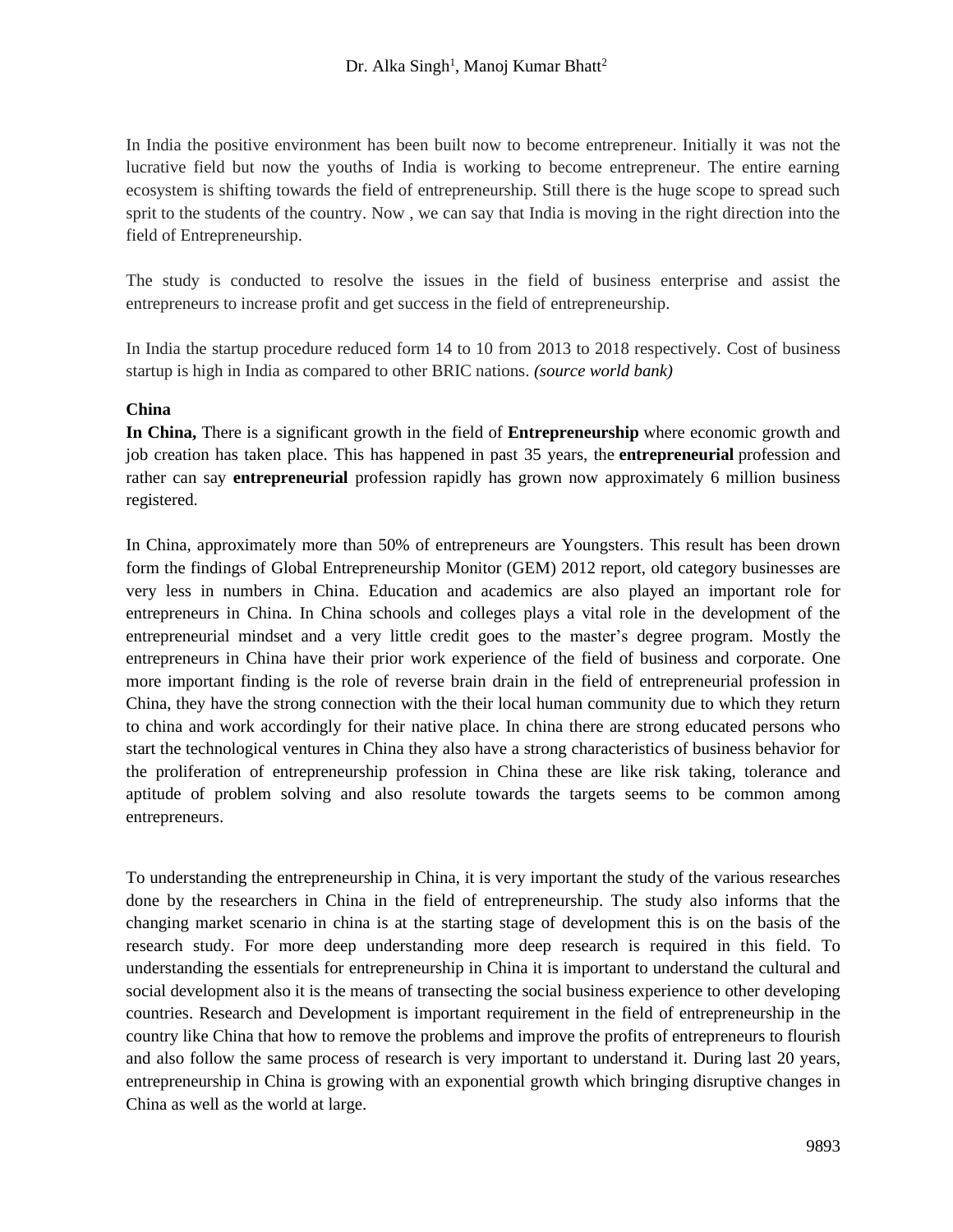China's entrepreneurial spirit runs deeper due to the effort of the government and there people of China. China has made 'mass entrepreneurship  $\&$  innovation' an agenda for national economic strategy. Innovation & Entrepreneurship are the two wheels for the entrepreneurial profession development in China. China focus on other things also like Internet development, economic sharing, data based big data development and its use etc,.

In China there are some common traits for entrepreneurship Despite they are from different background like different industries, demographic, ambition and farsightedness with optimism and magnanimity. China is also known for "international best management practices." At the current time China's internet strategy is increasing and most of the entrepreneurial minds use this opportunity to incorporate into their businesses.

Due to monopoly and unfair competition China's economy was stated as the state Capitalism which carried somewhat negative connotations. It is really true that, the state economy is playing in China due to which private sector is growing like anything and rising of entrepreneurs are also takes place.

If we talk about the entrepreneurship Journey in China started from 1980s. At that time enterprises are not having good knowledge of business and low educational background. In china during 1990s government officials has also resigned and started business enterprises.

Mid to late 1990 the internet business in China has increased. There are many big internet brands has formed till that time named like Alibaba etc. Apart from the internet china has also started working on mobile technology and other sectors like energy, health care, retail etc., they use science and technology for entrepreneurial development.

Presently, in China mostly youngsters mostly from the age of 25 to 40 years are inspiring for entrepreneurship even they belongs to tair-I or tair-II cities. In the present scenario entrepreneurship profession is spreading virally, young entrepreneur are working with exponential growth which is surly making an opportunity for the China of the next stage of development and growth.

In China government plays an important role for entrepreneurial development because there is the dedicated ministry has been made i.e. Ministry of Science and Technology-China, which is responsible to work like a catalyst Numerous business mentors are available in China, there are organization in China which provides legal services and office locations and spaces to startups who dream to make and enterprise and aspiring entrepreneurs in other words called wantrepreneurs(means a person who wish to become an Entrepreneur).

In the field of technology China is comparatively working like the Silicon Valley which is the real working takes place by the entrepreneurs to take china to the next level in the field of technology. In this way we can say that China is changing with the current scenario.

In China the startup procedure is reduced form 11 to 4 form 2013 to till date in numbers. Cost of business startup is very low in China. *(source world bank)*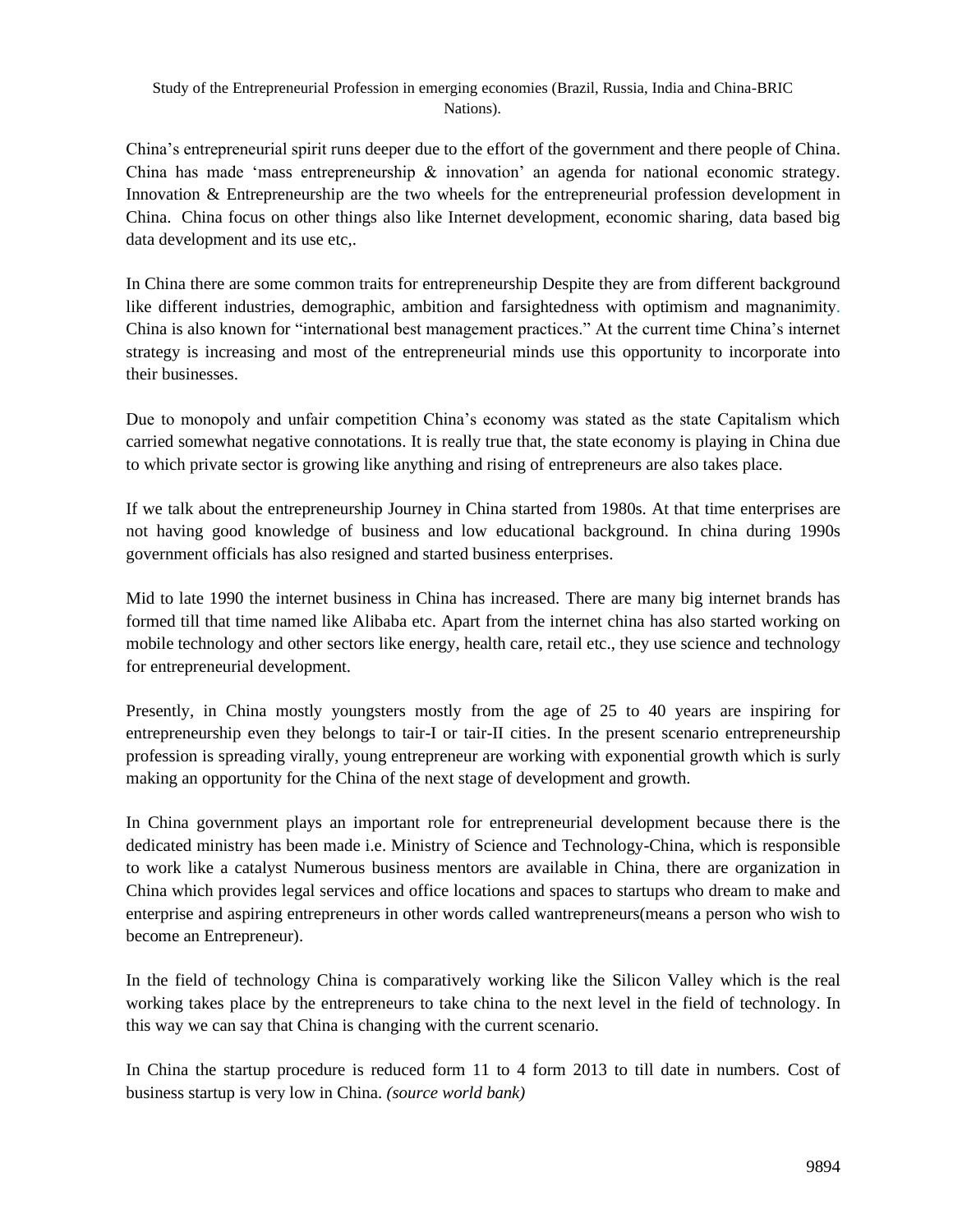## **OBJECTIVES OF THE STUDY**

- 1- Discussion and description about entrepreneurial profession in details w.r.t BRIC nations.
- 2- Analysis of impact of education and training in Entrepreneurial profession.
- 3- Government impact for growth and proliferation of entrepreneurial profession.
- 4- Study the limitations in the entrepreneurial profession.

## **GAP**

Mismatch of Growth and Development of entrepreneurial profession and entrepreneurial training activities implemented in the BRIC nations.

## **HYPOTHESIS**

- **1-** Entrepreneurial profession is growing in Emerging Economies.
- **2-** Training influences the people to opt entrepreneurial profession.
- **3-** Government runs programs for entrepreneurial development.
- **4-** Interest for entrepreneurial profession is inversely proportional to recourses available to conduct entrepreneurial activities.

## **RESEARCH METHODOLOGY**

The in-depth literature review has been conducted before to script this article paper. It is an explorative discussion with the supposition of Ideal personality for business enterprise with ELQs traits of an entrepreneur in entrepreneurship. Second big consideration is also that entrepreneur is work for altruism, so called as social entrepreneurship. Entrepreneur knows his responsibility towards society at large this study is conducted in the same manner, which is solidifies by above musings.

**Tools used for collecting Data:-** The secondary data are collected from the annual reports, research papers, magazines, websites and the entrepreneurial books, world Bank website.

## **REVIEW OF LITERATURE**

**Hugo Kantis Masahiko Ishida Masahiko Komori (2002)** Here the author has told about the development and growth of entrepreneurship by the view of entrepreneurial experts in the nations. The startups and enterprises are contributing to the economic development like innovative ideas are converting into economic opportunities. Entrepreneurship is becoming the way of generating employment and producing productivity for the economy of the country. This study was the in-depth study of the process of creation of new companies. The process is given below:-

- 1- Start and startup,
- 2- Business initial operations challenges with solution, and
- 3- Start early the business operations.

During journey of Entrepreneurship an entrepreneur have to confront the different nature, culture & situation there are different factors which affect the working of an entrepreneur during the journey.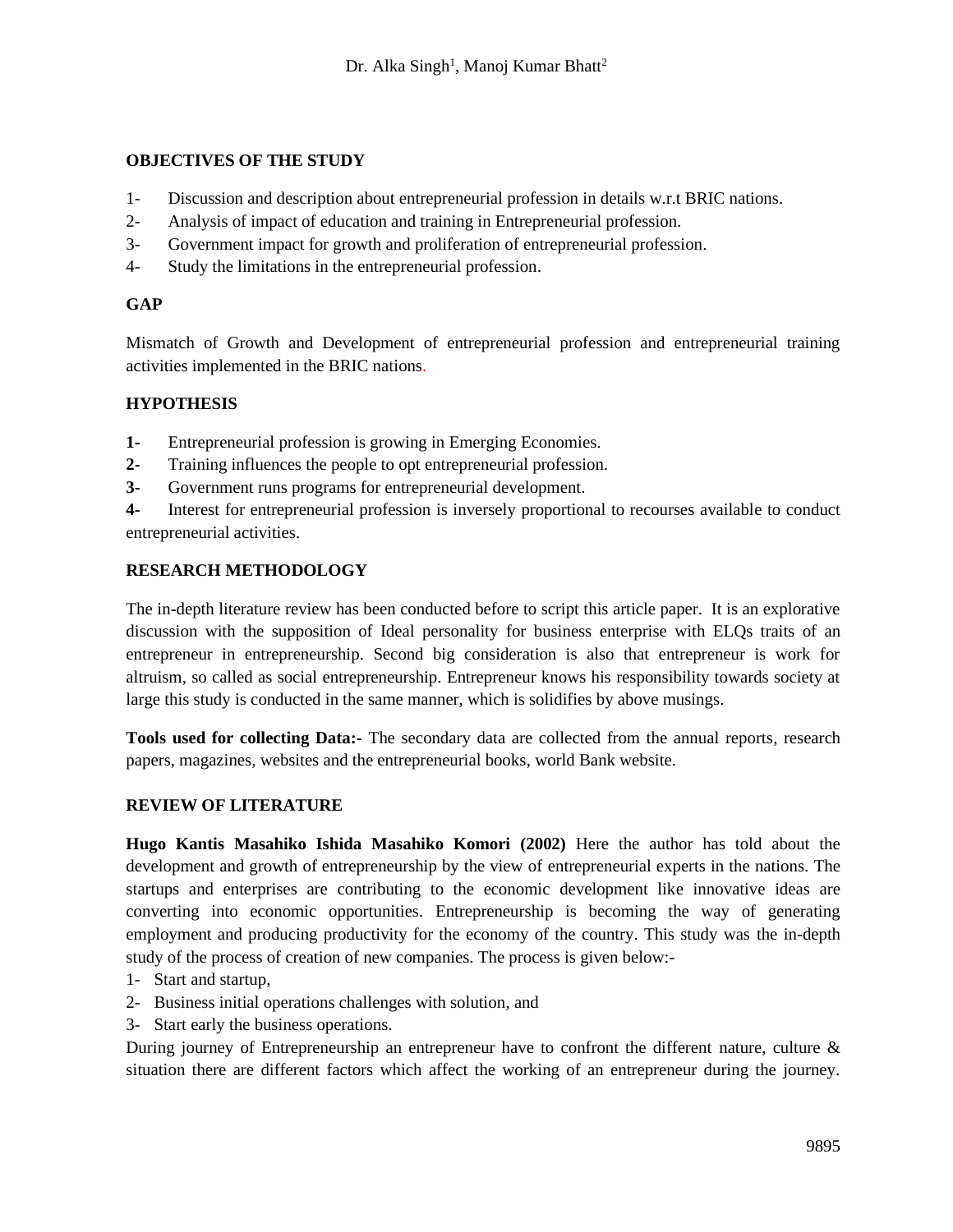These are may be the situation based problematic factors which the entrepreneur confront and cross the hurdle amidst.

**[Sounak Mitra](https://www.business-standard.com/author/search/keyword/sounak-mitra) (2021).** In India adults are opting the preferred career of entrepreneurship at present scenario. Even before accomplishing there formal education they start venturing. An study conducted by International School of Entrepreneurship Education and Development (ISEED) 90 percent of students believes that there are the biggest opportunities available for entrepreneurship in the country whereas 87 percent of students wants to start business enterprises in any point of time in life. Approximately 22 percent students want to start their business career immediately after completing their studies. And 32 percent wants to start within next 5 years from the year the survey conducted and 12 percent students already started their business during their schooling or college days.

**László Szerb, William N. Trumbull (2018).** Russia's performance has been poor relative to the postsocialist countries and Russia is seriously lagging behind to support entrepreneurship w.r.t many factors like attitude, abilities, governance perspective etc. In developing and developed nation Russia has a different perspective towards entrepreneurship; the condition of entrepreneurship in Russia is not strengthening. Russian Federation is scoring very less in the development and growth of entrepreneurial profession. This also shows that the merely the disastrous entrepreneurship environment is not only sufficient there are many other factors must be consider for entrepreneurship development.

**Sophie Boutillier (2008).** The Russian entrepreneur are facing various challenges in the economy which is shifting form social to capitalist, they are continually facing the new challenges. From the starting of 1990 government in Russia has developed new rules to develop and promote entrepreneurship in a different manner. The privatization process has been increased and the industry remains the same. It is very amazed to know that the supporting enterprise does not exist in the nation like Russian Federation, and investment opportunities are very low. Several research and studies are explaining that the in Russia entrepreneurial profession is depending on family history. The strength of the entrepreneur is finance for business and family member moral help, it is also applicable in Russia that the informal relationships for business operations takes places. Family relations play an important role in the field of entrepreneurship. In Russia business depends upon informal social relations like family, friends and other relations.

**David Ahlstrom, Zhujun Ding (2014)** The overall view on business of entrepreneurship in China takes places. Business transformation and transition are at the initial stage in China. In China research and experience are collected for entrepreneurship, here is the study about the firm strategy and growth in china. More study is needed to understand this area of business transformation in China. In China the different institutions and culture and other factors impacts entrepreneurship in China and giving such experience to other countries in the world. This paper explains about the importance of Research to determine the important factors for entrepreneurs to grow. China promotes the research in this manner.

**Taylor & Francis (2021)** BRICS consists approximately 45% of world population which actually represent the entire world population. Among four countries two countries has higher birth rate named India and Brazil. This Paper explains about the actual figures of the BRICs nations in the world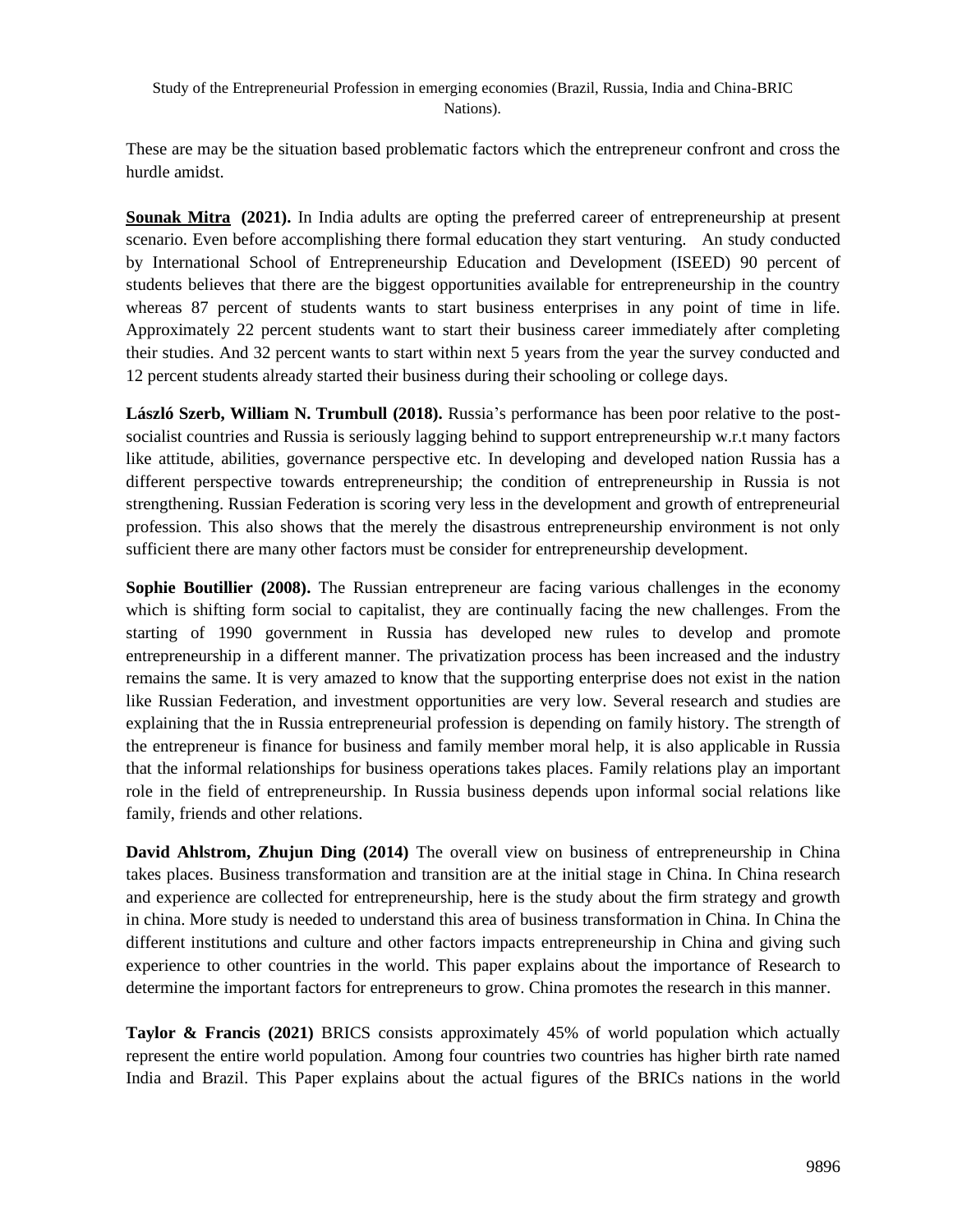economy. In 2015 BRIC has contributed about 25%(approx) in the world GDP. In 2020 it has grew to 33% contribution in GDP.

There are 3 factors which is most significant for the study fo the BRIC nation these are given below:-

- 1- Growth rate of Economy.
- 2- Population.
- 3- Fast growing capital goods market.

The PPP of the BRIC nation has also been increased due to their higher contribution in the world economy in terms of GDP. And also it is expected that in next two decade the BRIC nations will proliferate there contribution in the world economy i.e. 40% approximately.

**S. Rao, H.V. Mukesh Abhishek, Rajasekharan Pillai K. (2018)** This study is about the entrepreneurial skills required for Indian startup entrepreneurs who has just complete there academic education and they are least bother for the development of their skills and with least skills they start venturing which is a critical for the development of any business startup or enterprise. This is really the problem for the economy of the country, on the other words we can say that the economy of the country is also affecting by the absence or lack of entrepreneurship skills. This is a biggest problem of Indian startup entrepreneurs. According to the study the potential of the students has been identified and analyze where the data has been derived due to the primary sources and the results came i.e. the potential lurking in the Indian youths and education system for entrepreneurship is in opposite direction. There must be a entrepreneurship program for the nation where the youths gets the maximum skills and implement the skills learnt and draw the maximum output in the field of Entrepreneurship. The recourses available for the entrepreneurship education and skilling is below average in India. The conclusion of the study is to strengthen the Entrepreneurial education system for Indian youths must be robust during primary and higher education.

**Jehangir Bharucha (2019)** This paper has also explain about the prerequisite for the entrepreneurs for start their own venture. This study aims to address certain research gaps of the study like:-

- 1- Significance of entrepreneurship for the next generation.
- 2- What the contribution of B-Schools in India giving in the field of entrepreneurship.
- 3- Co-relation and regression of the entrepreneurship education and student's intention and skills of entrepreneurship.

In this study the primary data of 200(sample size-approx) has been derived from the top business schools of India. Which has indicated that the entrepreneurship education in India is highly motivating the youths to start their own venture.

**Ruta Aidis, Julia Korosteleva and Tomasz Mickiewicz (2008)** In this paper author has explained the present conditions of entrepreneurs in Russia. In this section the introduction about the country and the SME and MSME sector in the country. In details the discussion about SMEs and there development in the global perspectives. In conclusion here the Russian Federation is focusing on the SME sector than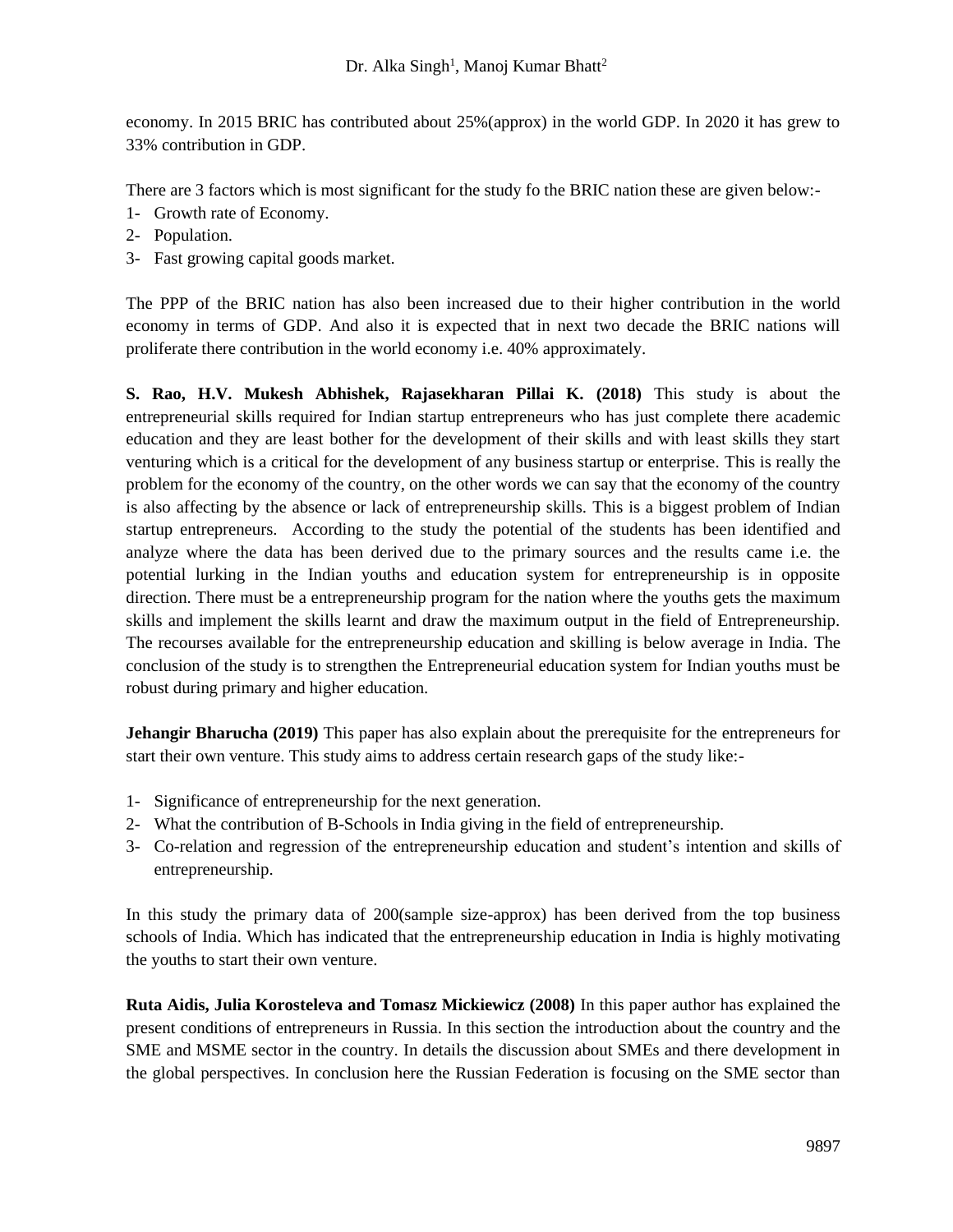other one, which contribute in the economic development of the nation, the economy and GDP as a whole.

**Rose Mary Almeida Lopes, Edmilson Lima, Vania Maria Jorge Nassif, Dirceuda Silva (2012)** This paper is about the Brazilian overview and entrepreneurship practices and processes using in the field of entrepreneurship here is the importance discussed about the entrepreneurship education which helps in guiding and developing the entrepreneurship in this field. The prime motive of this paper is determine the challenges-opportunities to uplift the Brazilian education system in entrepreneurship. Student's intention about the entrepreneurship is also clearly defined in this system of education in Brazil. This conclusion is derived by the detailed literature review conducted and analysis. For this survey the primary data has also derived and analyze which has derived the result for which the website [www.guesssurvey.org](http://www.guesssurvey.org/) has been used to compare the international samples where the results was in favor of Brazilian Students who are most motivated for entrepreneurship courses. The conclusion of the study was that such study of entrepreneurship and the future research in this area is the recommendation as well as the improvisation of entrepreneurial education system in school, colleges and universities is highly recommended.

## **Importance of Training in Entrepreneurship Profession.**

Training and Development plays important roles in the journey of enterprise. For every entrepreneur it is important to understand the pros & cons of the business in and outs so that the prudent decision will be happen and the fruitful results will be driven and the productivity and the growth of the business will be sure. The entrepreneur will be more effective in the business after getting the training it will proliferate the business acumen and skills to reach at zenith.

There is no doubt that entrepreneur is facing challenges but and hindrances in the business activities. It is very tough journey but Training makes it easy, fruitful and profitable journey for entrepreneurs.

# **Entrepreneurial Success Mantras:-**

Let us discuss about the formula for entrepreneurial success. Probably the following factors are responsible for the entrepreneurial success and growth. There are 3 key factors named Responsibility, Passion and Mindset. The entrepreneur must own responsibility to handle all situation into the organization with a clear growing affirmative mindset and passion.

## **CONCLUSIONS**

Eventually, the conclusion comes with the statement that firstly the Education, Training and Development takes the very important part of Entrepreneurship Professional Development in the BRIC countries. Secondly, the government policies and practices in the BRIC nation also affect the business enterprises positively or negatively. Third, certain business organization confront the business challenges which are unavoidable and where risk may minimize but cannot make it zero which also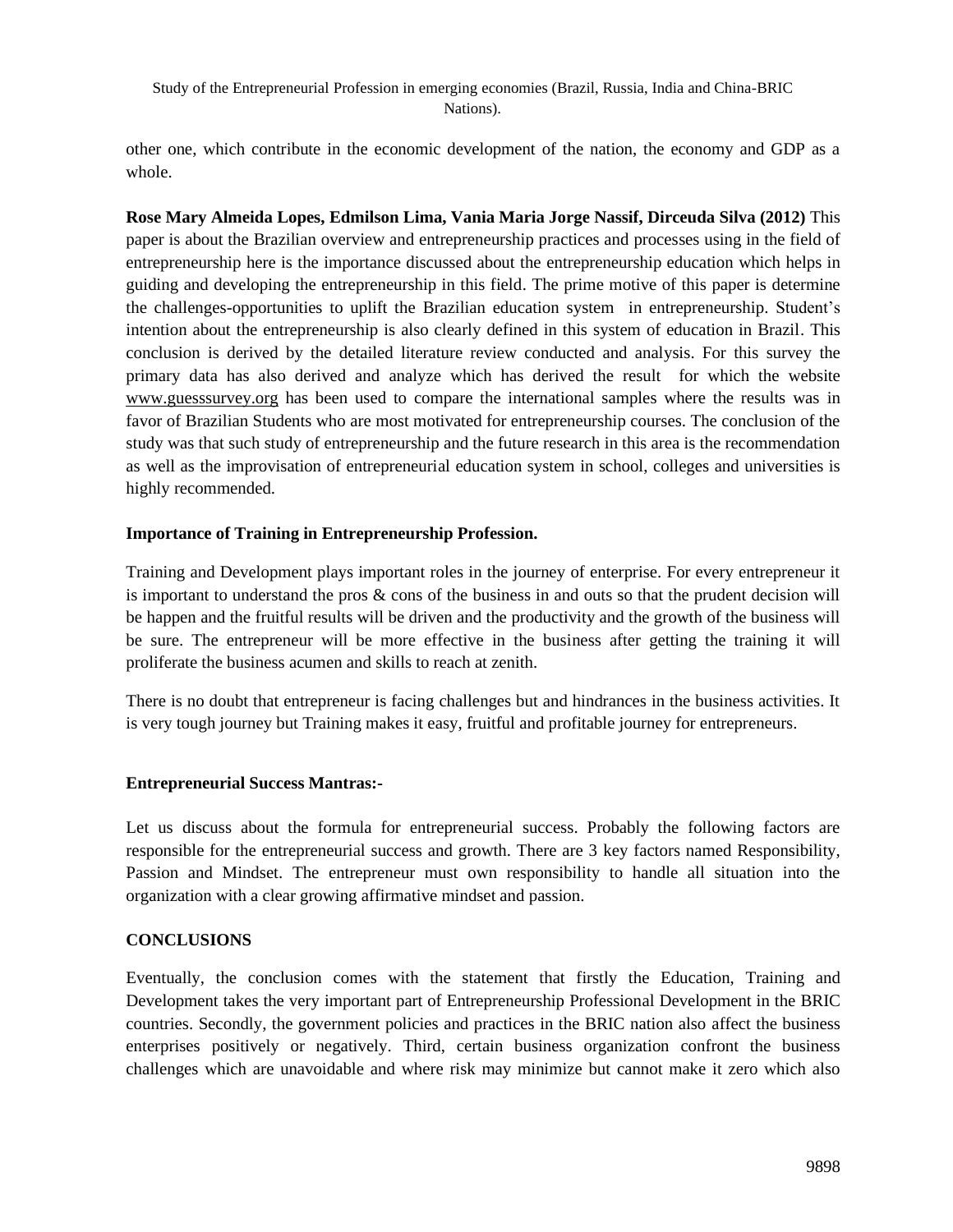became the cause for non profitable business. In BRIC nation entrepreneurship is very much popular amongst the youngsters and students they are taking interest in the field of entrepreneurship.

# **FINDINGS**

Students & mostly young people are taking interest in entrepreneurship, and mostly are interested to start entrepreneurship activities even during the schooling and college duration along with study.

Governments policies are also equally affect the entrepreneurship activities positive or negative like government policies of liberalization is positive on the other hand red-tapism and corruption is negative for entrepreneurship.

Entrepreneurship development is depending on the individual mindset of the citizens of the nation. This is a kind of limitation of the entrepreneurship development.

The entire 4 hypothesis is accepted on the basis of the past performance and data available with the World Bank and other sources available on internet. Only the Hypothesis 1 is partially accepted because development of entrepreneurship is not only depends on the emerging economies it is totally independent but somewhat depends on it.

## **AWARENESS AND SUGGESTIONS**

This study is having more scope for research scholar that to conduct elaborate and exploratory research to find the facts about the BRIC contribution in the field of entrepreneurship. More study can be conducted on the different aspect of the entrepreneurship development and challenges in BRIC nations.

Information and Implementation are two different aspect of the process. Information is to create awareness about the matter but the implementation creates the difference in the data and system as well. So government support is easy and

## **REFERENCES**

- 1. **Hugo Kantis Masahiko Ishida Masahiko Komori (2021)** Publications.iadb.org. 2021. Entrepreneurship in Emerging Economies: The Creation and Development of New Firms in Latin America and East Asia | Publications. [online] Available at: <https://publications.iadb.org/publications/english/document/Entrepreneurship-in-Emerging-Economies-The-Creation-and-Development-of-New-Firms-in-Latin-America-and-East-Asia.pdf> [Accessed 20 June 2021].
- 2. **Mitra, S., 2021**. Entrepreneurship emerges as a preferred career option among Indian students: Study. [online] Business-standard.com. Available at: <https://www.businessstandard.com/article/companies/entrepreneurship-emerges-as-a-preferred-career-optionamong-indian-students-study-113112800661\_1.html> [Accessed 22 June 2021].
- 3. Emeraldgrouppublishing.com. 2021. Journal of Small Business and Enterprise Development | Emerald Publishing.  $[online]$  Available at: <https://www.emeraldgrouppublishing.com/journal/jsbed> [Accessed 22 June 2021].
- 4. **László Szerb, William N. Trumbull (2018).**